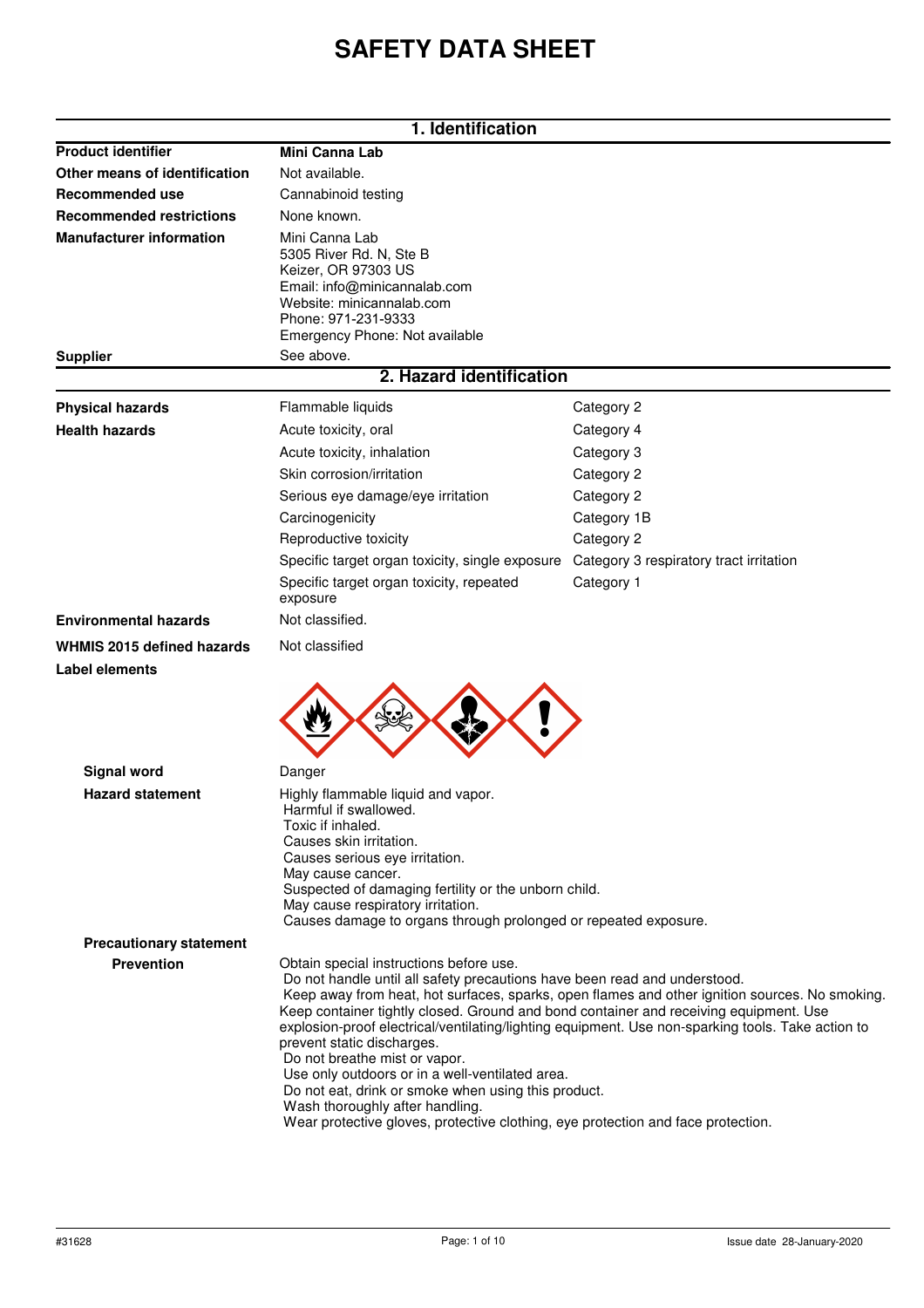| <b>Response</b>                                                              | In case of fire: Use dry sand, dry chemical, or alcohol resistant foam to extinguish.<br>IF ON SKIN (or hair): Take off immediately all contaminated clothing. Rinse skin with water. If<br>skin irritation occurs: Get medical attention. Take off contaminated clothing and wash it before<br>reuse. Specific treatment (see information on this label).<br>IF IN EYES: Rinse cautiously with water for several minutes. Remove contact lenses, if present<br>and easy to do. Continue rinsing. If eye irritation persists: Get medical attention.<br>IF INHALED: Remove person to fresh air and keep comfortable for breathing. Call a POISON<br>CENTER if you feel unwell.<br>IF SWALLOWED: Call a POISON CENTER or doctor if you feel unwell. Rinse mouth. |
|------------------------------------------------------------------------------|-----------------------------------------------------------------------------------------------------------------------------------------------------------------------------------------------------------------------------------------------------------------------------------------------------------------------------------------------------------------------------------------------------------------------------------------------------------------------------------------------------------------------------------------------------------------------------------------------------------------------------------------------------------------------------------------------------------------------------------------------------------------|
| <b>Storage</b>                                                               | Store in a well-ventilated place. Keep container tightly closed.<br>Store locked up.<br>Keep cool.                                                                                                                                                                                                                                                                                                                                                                                                                                                                                                                                                                                                                                                              |
| <b>Disposal</b>                                                              | Dispose of container in accordance with local, regional, national and international regulations.                                                                                                                                                                                                                                                                                                                                                                                                                                                                                                                                                                                                                                                                |
| WHMIS 2015: Health Hazard(s)<br>not otherwise classified<br>(HHNOC)          | None known                                                                                                                                                                                                                                                                                                                                                                                                                                                                                                                                                                                                                                                                                                                                                      |
| <b>WHMIS 2015: Physical</b><br>Hazard(s) not otherwise<br>classified (PHNOC) | None known                                                                                                                                                                                                                                                                                                                                                                                                                                                                                                                                                                                                                                                                                                                                                      |
| Hazard(s) not otherwise<br>classified (HNOC)                                 | None known.                                                                                                                                                                                                                                                                                                                                                                                                                                                                                                                                                                                                                                                                                                                                                     |
| <b>Supplemental information</b>                                              | Exempt - Consumer product                                                                                                                                                                                                                                                                                                                                                                                                                                                                                                                                                                                                                                                                                                                                       |
|                                                                              | This product is not subject to the Hazardous Products Act (HPA) Part II (Hazardous Products) as<br>per paragraph 12(i); Schedule 1 (Non-Application of Part II). This restriction states that Part II<br>does not apply in respect of the sale or importation of anything listed in Schedule 1 which includes<br>any cosmetic, device, drug or food, as defined in section 2 of the Food and Drugs Act, or any<br>consumer product as defined in section 2 of the Canada Consumer Product Safety Act.<br>This product is not subject to 29 CFR HCS 1910.1200 regulations.<br>The following HCS exemptions for consumer products apply; 29 CFR 1910.1200(b)(5)(v) and<br>$(b)(6)(ix)$ .                                                                          |

#### **3. Composition/Information on ingredients**

| <b>Mixture</b>       |                          |                   |            |
|----------------------|--------------------------|-------------------|------------|
| <b>Chemical name</b> | Common name and synonyms | <b>CAS number</b> | %          |
| Ethylene dichloride  |                          | 107-06-2          | $10 - 30*$ |
| Methane, trichloro-  |                          | 67-66-3           | $60 - 80*$ |
| .                    | $\sim$                   |                   |            |

All concentrations are in percent by weight unless ingredient is a gas. Gas concentrations are in percent by volume.

\*CANADA GHS: The exact percentage (concentration) of composition has been withheld as a trade secret. **Composition comments**

US GHS: The exact percentage (concentration) of composition has been withheld as a trade secret in accordance with paragraph (i) of §1910.1200.

| 4. First-aid measures                                                        |                                                                                                                                                                                                                                                                                                      |  |
|------------------------------------------------------------------------------|------------------------------------------------------------------------------------------------------------------------------------------------------------------------------------------------------------------------------------------------------------------------------------------------------|--|
| <b>Inhalation</b>                                                            | IF INHALED: Remove person to fresh air and keep comfortable for breathing. Call a POISON<br>CENTER or doctor if you feel unwell.                                                                                                                                                                     |  |
| <b>Skin contact</b>                                                          | IF ON SKIN (or hair): Take off immediately all contaminated clothing. Rinse skin with water. If skin<br>irritation occurs: Get medical attention. Take off contaminated clothing and wash it before reuse.                                                                                           |  |
| Eye contact                                                                  | IF IN EYES: Rinse cautiously with water for several minutes. Remove contact lenses, if present<br>and easy to do. Continue rinsing. If eye irritation persists: Get medical attention.                                                                                                               |  |
| Ingestion                                                                    | IF SWALLOWED: Call a POISON CENTER or doctor if you feel unwell. Rinse mouth.                                                                                                                                                                                                                        |  |
| <b>Most important</b><br>symptoms/effects, acute and<br>delayed              | Causes serious eye irritation. Symptoms may include stinging, tearing, redness, swelling, and<br>blurred vision.<br>Skin irritation. May cause redness and pain.<br>May cause respiratory irritation. Headache. Nausea, vomiting.<br>Prolonged exposure may cause chronic effects.                   |  |
| Indication of immediate<br>medical attention and special<br>treatment needed | Symptoms may be delayed.                                                                                                                                                                                                                                                                             |  |
| <b>General information</b>                                                   | If you feel unwell, seek medical advice (show the label where possible). Show this safety data<br>sheet to the doctor in attendance. Take off all contaminated clothing immediately. Wash<br>contaminated clothing before reuse. Avoid contact with eyes and skin. Keep out of reach of<br>children. |  |
|                                                                              | 5 Fire-finhting measures                                                                                                                                                                                                                                                                             |  |

#### **5. Fire-fighting measures**

**Suitable extinguishing media** Water fog. Foam. Dry chemical powder. Carbon dioxide.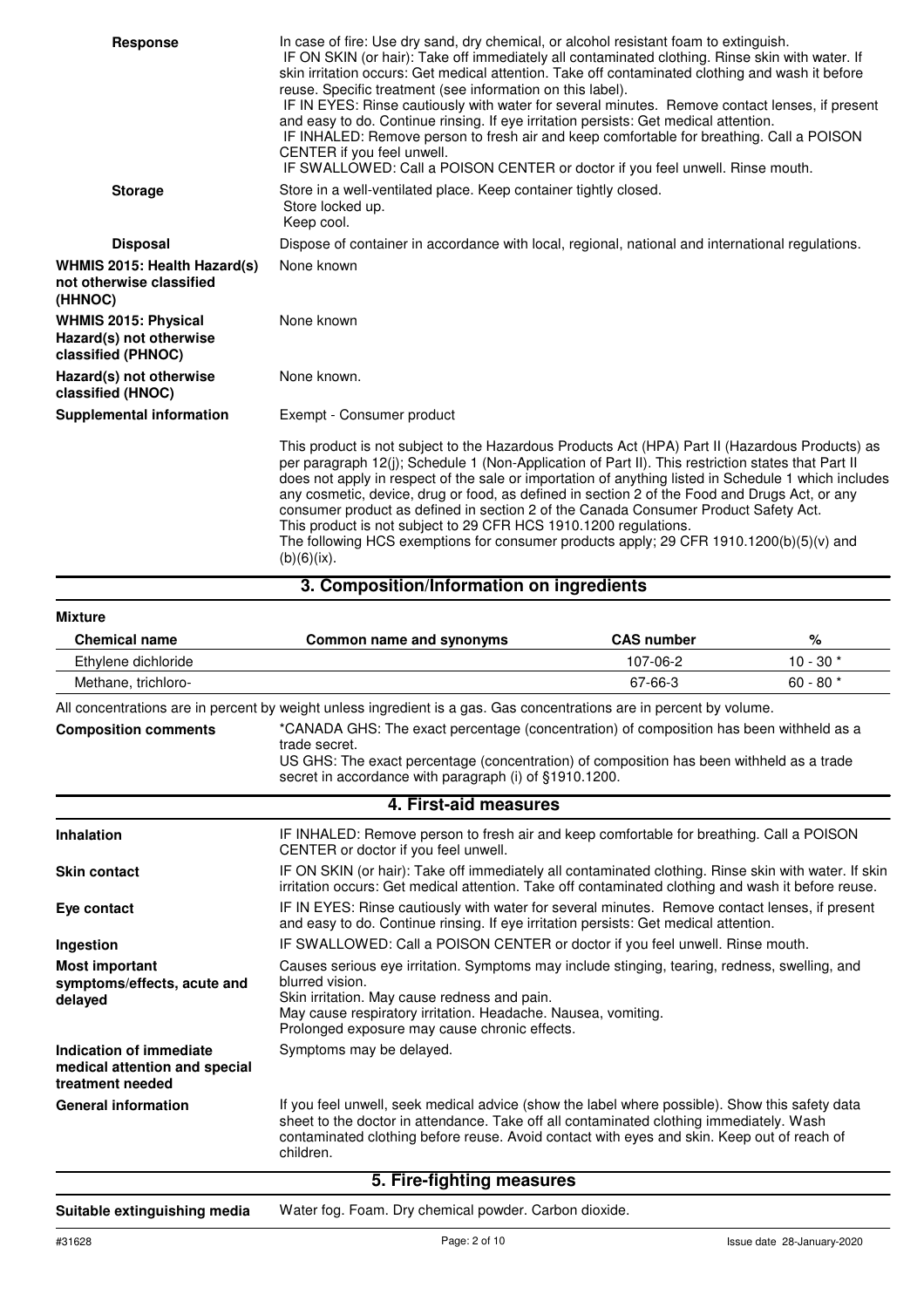| Unsuitable extinguishing<br>media                                         | Do not use water jet as an extinguisher, as this will spread the fire.                                                                                                                                                                                                                                                                                                                                                                                                                                                                                                                                                                                                                                                                                                      |                                                                                                                                                                                                                                                                                                 |  |
|---------------------------------------------------------------------------|-----------------------------------------------------------------------------------------------------------------------------------------------------------------------------------------------------------------------------------------------------------------------------------------------------------------------------------------------------------------------------------------------------------------------------------------------------------------------------------------------------------------------------------------------------------------------------------------------------------------------------------------------------------------------------------------------------------------------------------------------------------------------------|-------------------------------------------------------------------------------------------------------------------------------------------------------------------------------------------------------------------------------------------------------------------------------------------------|--|
| Specific hazards arising from<br>the chemical                             | Vapors may travel considerable distance to a source of ignition and flash back. During fire, gases<br>hazardous to health may be formed.                                                                                                                                                                                                                                                                                                                                                                                                                                                                                                                                                                                                                                    |                                                                                                                                                                                                                                                                                                 |  |
| Special protective equipment<br>and precautions for firefighters          | Self-contained breathing apparatus and full protective clothing must be worn in case of fire.                                                                                                                                                                                                                                                                                                                                                                                                                                                                                                                                                                                                                                                                               |                                                                                                                                                                                                                                                                                                 |  |
| <b>Fire-fighting</b><br>equipment/instructions                            | In case of fire and/or explosion do not breathe fumes. Move containers from fire area if you can do<br>so without risk.                                                                                                                                                                                                                                                                                                                                                                                                                                                                                                                                                                                                                                                     |                                                                                                                                                                                                                                                                                                 |  |
| <b>Specific methods</b>                                                   |                                                                                                                                                                                                                                                                                                                                                                                                                                                                                                                                                                                                                                                                                                                                                                             | Use standard firefighting procedures and consider the hazards of other involved materials.                                                                                                                                                                                                      |  |
| <b>General fire hazards</b>                                               | Highly flammable liquid and vapor.                                                                                                                                                                                                                                                                                                                                                                                                                                                                                                                                                                                                                                                                                                                                          |                                                                                                                                                                                                                                                                                                 |  |
| <b>Hazardous combustion</b><br>products                                   |                                                                                                                                                                                                                                                                                                                                                                                                                                                                                                                                                                                                                                                                                                                                                                             | May include and are not limited to: Oxides of carbon. Hydrogen chloride.                                                                                                                                                                                                                        |  |
|                                                                           | 6. Accidental release measures                                                                                                                                                                                                                                                                                                                                                                                                                                                                                                                                                                                                                                                                                                                                              |                                                                                                                                                                                                                                                                                                 |  |
| Personal precautions,<br>protective equipment and<br>emergency procedures | section 8 of the SDS.                                                                                                                                                                                                                                                                                                                                                                                                                                                                                                                                                                                                                                                                                                                                                       | Keep unnecessary personnel away. Eliminate all ignition sources (no smoking, flares, sparks, or<br>flames in immediate area). Do not breathe mist or vapor. Do not touch damaged containers or<br>spilled material unless wearing appropriate protective clothing. For personal protection, see |  |
| <b>Methods and materials for</b><br>containment and cleaning up           | Eliminate all ignition sources (no smoking, flares, sparks, or flames in immediate area). Keep<br>combustibles (wood, paper, oil, etc.) away from spilled material. Take precautionary measures<br>against static discharge. Use only non-sparking tools.<br>Stop the flow of material, if this is without risk. Use a non-combustible material like vermiculite,<br>sand or earth to soak up the product and place into a container for later disposal. Following<br>product recovery, flush area with water. Clean surface thoroughly to remove residual<br>contamination. For waste disposal, see section 13 of the SDS. Prevent entry into waterways,<br>sewer, basements or confined areas.                                                                            |                                                                                                                                                                                                                                                                                                 |  |
| <b>Environmental precautions</b>                                          | Do not discharge into lakes, streams, ponds or public waters.                                                                                                                                                                                                                                                                                                                                                                                                                                                                                                                                                                                                                                                                                                               |                                                                                                                                                                                                                                                                                                 |  |
|                                                                           | 7. Handling and storage                                                                                                                                                                                                                                                                                                                                                                                                                                                                                                                                                                                                                                                                                                                                                     |                                                                                                                                                                                                                                                                                                 |  |
| <b>Precautions for safe handling</b>                                      | Do not handle, store or open near an open flame, sources of heat or sources of ignition. Protect<br>material from direct sunlight. Explosion-proof general and local exhaust ventilation. Take<br>precautionary measures against static discharges. All equipment used when handling the product<br>must be grounded. Use non-sparking tools and explosion-proof equipment.<br>Avoid contact with eyes, skin, and clothing. Wear appropriate personal protective equipment. Use<br>only outdoors or in a well-ventilated area. Avoid prolonged exposure. Pregnant or breastfeeding<br>women must not handle this product. Do not taste or swallow.<br>Observe good industrial hygiene practices. Wash thoroughly after handling. When using, do not<br>eat, drink or smoke. |                                                                                                                                                                                                                                                                                                 |  |
| Conditions for safe storage,<br>including any incompatibilities           | Keep away from heat, sparks and open flame. Store in a cool, dry place out of direct sunlight.<br>Store in a well-ventilated place. Store locked up. Store away from incompatible materials (see<br>Section 10 of the SDS). Keep out of reach of children.                                                                                                                                                                                                                                                                                                                                                                                                                                                                                                                  |                                                                                                                                                                                                                                                                                                 |  |
|                                                                           | 8. Exposure controls/Personal protection                                                                                                                                                                                                                                                                                                                                                                                                                                                                                                                                                                                                                                                                                                                                    |                                                                                                                                                                                                                                                                                                 |  |
| <b>Occupational exposure limits</b>                                       | Canada. Alberta OELs (Occupational Health & Safety Code, Schedule 1, Table 2)                                                                                                                                                                                                                                                                                                                                                                                                                                                                                                                                                                                                                                                                                               |                                                                                                                                                                                                                                                                                                 |  |
| <b>Components</b>                                                         | <b>Type</b>                                                                                                                                                                                                                                                                                                                                                                                                                                                                                                                                                                                                                                                                                                                                                                 | Value                                                                                                                                                                                                                                                                                           |  |
| Ethylene dichloride (CAS<br>$107-06-2)$                                   | <b>TWA</b>                                                                                                                                                                                                                                                                                                                                                                                                                                                                                                                                                                                                                                                                                                                                                                  | $40 \text{ mg/m}$ 3                                                                                                                                                                                                                                                                             |  |
|                                                                           |                                                                                                                                                                                                                                                                                                                                                                                                                                                                                                                                                                                                                                                                                                                                                                             | 10 ppm                                                                                                                                                                                                                                                                                          |  |
| Methane, trichloro- (CAS<br>$67 - 66 - 3$                                 | <b>TWA</b>                                                                                                                                                                                                                                                                                                                                                                                                                                                                                                                                                                                                                                                                                                                                                                  | 49 mg/m3<br>10 ppm                                                                                                                                                                                                                                                                              |  |
|                                                                           |                                                                                                                                                                                                                                                                                                                                                                                                                                                                                                                                                                                                                                                                                                                                                                             |                                                                                                                                                                                                                                                                                                 |  |
| Safety Regulation 296/97, as amended)                                     |                                                                                                                                                                                                                                                                                                                                                                                                                                                                                                                                                                                                                                                                                                                                                                             | Canada. British Columbia OELs. (Occupational Exposure Limits for Chemical Substances, Occupational Health and                                                                                                                                                                                   |  |
| <b>Components</b>                                                         | <b>Type</b>                                                                                                                                                                                                                                                                                                                                                                                                                                                                                                                                                                                                                                                                                                                                                                 | Value                                                                                                                                                                                                                                                                                           |  |

| <b>Components</b>                                                          | Type        | Value   |  |
|----------------------------------------------------------------------------|-------------|---------|--|
| Ethylene dichloride (CAS<br>$107-06-2)$                                    | <b>STEL</b> | 2 ppm   |  |
|                                                                            | TWA         | l ppm   |  |
| Methane, trichloro- (CAS<br>67-66-3)                                       | TWA         | 2 ppm   |  |
| Canada. Manitoba OELs (Reg. 217/2006, The Workplace Safety And Health Act) |             |         |  |
| $P_1$                                                                      | <b>T.</b> . | $M = 1$ |  |

#### **Components Type Value** Ethylene dichloride (CAS TWA 10 ppm 107-06-2)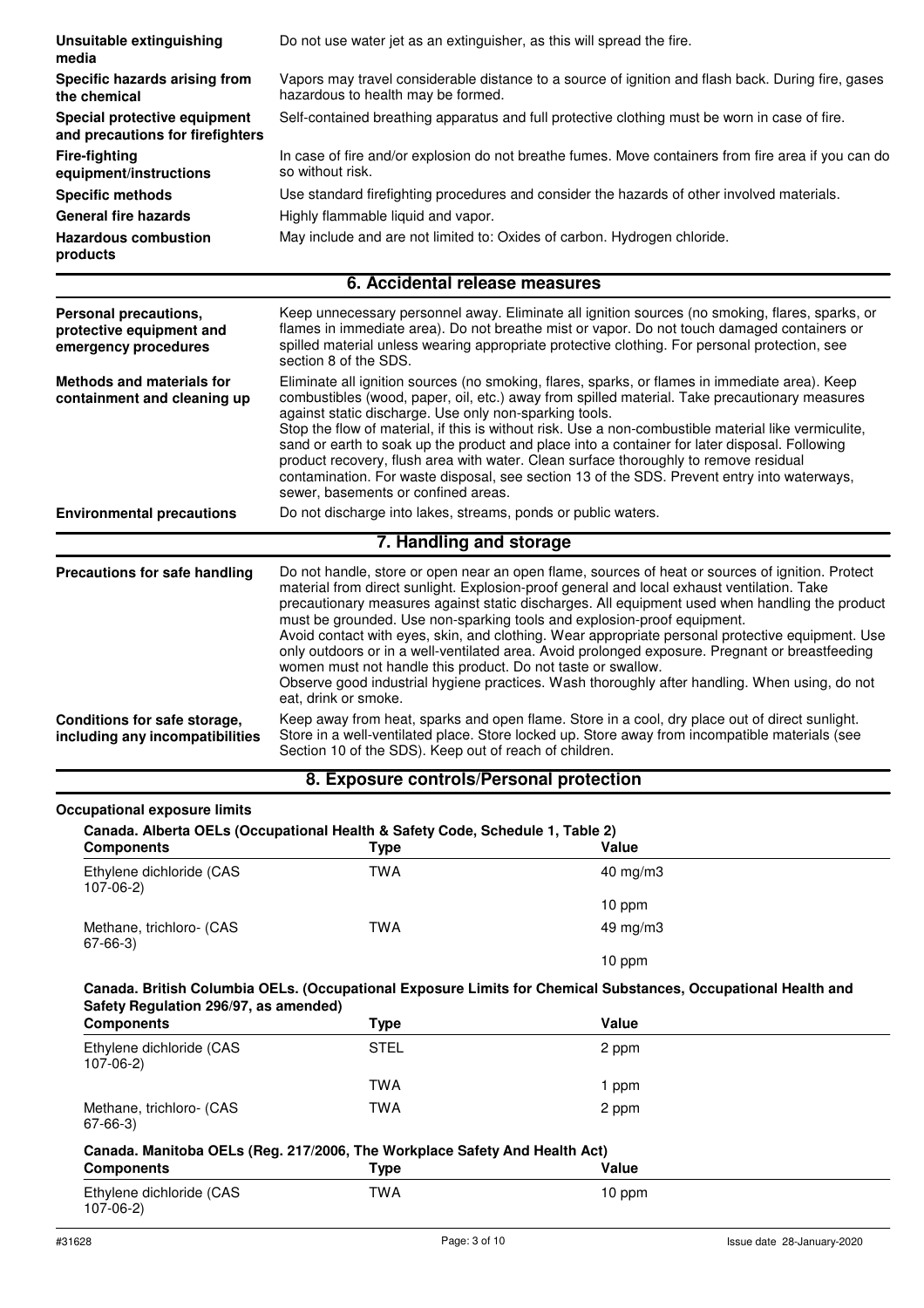| <b>Components</b>                           | <b>Type</b>                                                                                                     | Value               |
|---------------------------------------------|-----------------------------------------------------------------------------------------------------------------|---------------------|
| Methane, trichloro- (CAS<br>$67 - 66 - 3$   | <b>TWA</b>                                                                                                      | 10 ppm              |
| <b>Components</b>                           | Canada. Ontario OELs. (Control of Exposure to Biological or Chemical Agents)<br><b>Type</b>                     | Value               |
| Ethylene dichloride (CAS<br>$107-06-2)$     | <b>TWA</b>                                                                                                      | 10 ppm              |
| Methane, trichloro- (CAS<br>$67 - 66 - 3$   | <b>TWA</b>                                                                                                      | 10 ppm              |
| <b>Components</b>                           | Canada. Quebec OELs. (Ministry of Labor - Regulation respecting occupational health and safety)<br><b>Type</b>  | Value               |
| Ethylene dichloride (CAS                    | <b>STEL</b>                                                                                                     | $8$ mg/m $3$        |
| $107 - 06 - 2$                              |                                                                                                                 | 2 ppm               |
|                                             | <b>TWA</b>                                                                                                      |                     |
|                                             |                                                                                                                 | 4 mg/m $3$<br>1 ppm |
| Methane, trichloro- (CAS                    | <b>TWA</b>                                                                                                      | 24.4 mg/m3          |
| $67 - 66 - 3$                               |                                                                                                                 |                     |
|                                             |                                                                                                                 | 5 ppm               |
|                                             | Canada. Saskatchewan OELs (Occupational Health and Safety Regulations, 1996, Table 21)                          |                     |
| <b>Components</b>                           | <b>Type</b>                                                                                                     | Value               |
| Ethylene dichloride (CAS<br>$107-06-2)$     | 15 minute                                                                                                       | 20 ppm              |
|                                             | 8 hour                                                                                                          | 10 ppm              |
|                                             | US. OSHA Table Z-1 Limits for Air Contaminants (29 CFR 1910.1000)                                               |                     |
| <b>Components</b>                           | <b>Type</b>                                                                                                     | Value               |
| Methane, trichloro- (CAS<br>$67 - 66 - 3$   | Ceiling                                                                                                         | 240 mg/m3           |
|                                             |                                                                                                                 | 50 ppm              |
| US. OSHA Table Z-2 (29 CFR 1910.1000)       |                                                                                                                 |                     |
| <b>Components</b>                           | <b>Type</b>                                                                                                     | Value               |
| Ethylene dichloride (CAS<br>$107 - 06 - 2$  | Ceiling                                                                                                         | $100$ ppm           |
|                                             | TWA                                                                                                             | 50 ppm              |
| <b>US. ACGIH Threshold Limit Values</b>     |                                                                                                                 |                     |
| <b>Components</b>                           | <b>Type</b>                                                                                                     | Value               |
| Ethylene dichloride (CAS<br>$107-06-2)$     | <b>TWA</b>                                                                                                      | 10 ppm              |
| Methane, trichloro- (CAS                    | <b>TWA</b>                                                                                                      | 10 ppm              |
| $67 - 66 - 3$                               |                                                                                                                 |                     |
| US. NIOSH: Pocket Guide to Chemical Hazards |                                                                                                                 |                     |
| <b>Components</b>                           | <b>Type</b>                                                                                                     | Value               |
| Ethylene dichloride (CAS<br>$107-06-2)$     | <b>STEL</b>                                                                                                     | $8$ mg/m $3$        |
|                                             |                                                                                                                 | 2 ppm               |
|                                             | <b>TWA</b>                                                                                                      | $4$ mg/m $3$        |
|                                             |                                                                                                                 | 1 ppm               |
| Methane, trichloro- (CAS                    | <b>STEL</b>                                                                                                     | $9.78$ mg/m $3$     |
| 67-66-3)                                    |                                                                                                                 |                     |
|                                             |                                                                                                                 | 2 ppm               |
| <b>Biological limit values</b>              | No biological exposure limits noted for the ingredient(s).                                                      |                     |
| Appropriate engineering<br>controls         | Ensure adequate ventilation.                                                                                    |                     |
| Eye/face protection                         | Individual protection measures, such as personal protective equipment<br>Wear safety glasses with side shields. |                     |
| <b>Skin protection</b>                      |                                                                                                                 |                     |
| <b>Hand protection</b>                      | Wear appropriate chemical resistant gloves. Confirm with a reputable supplier first.                            |                     |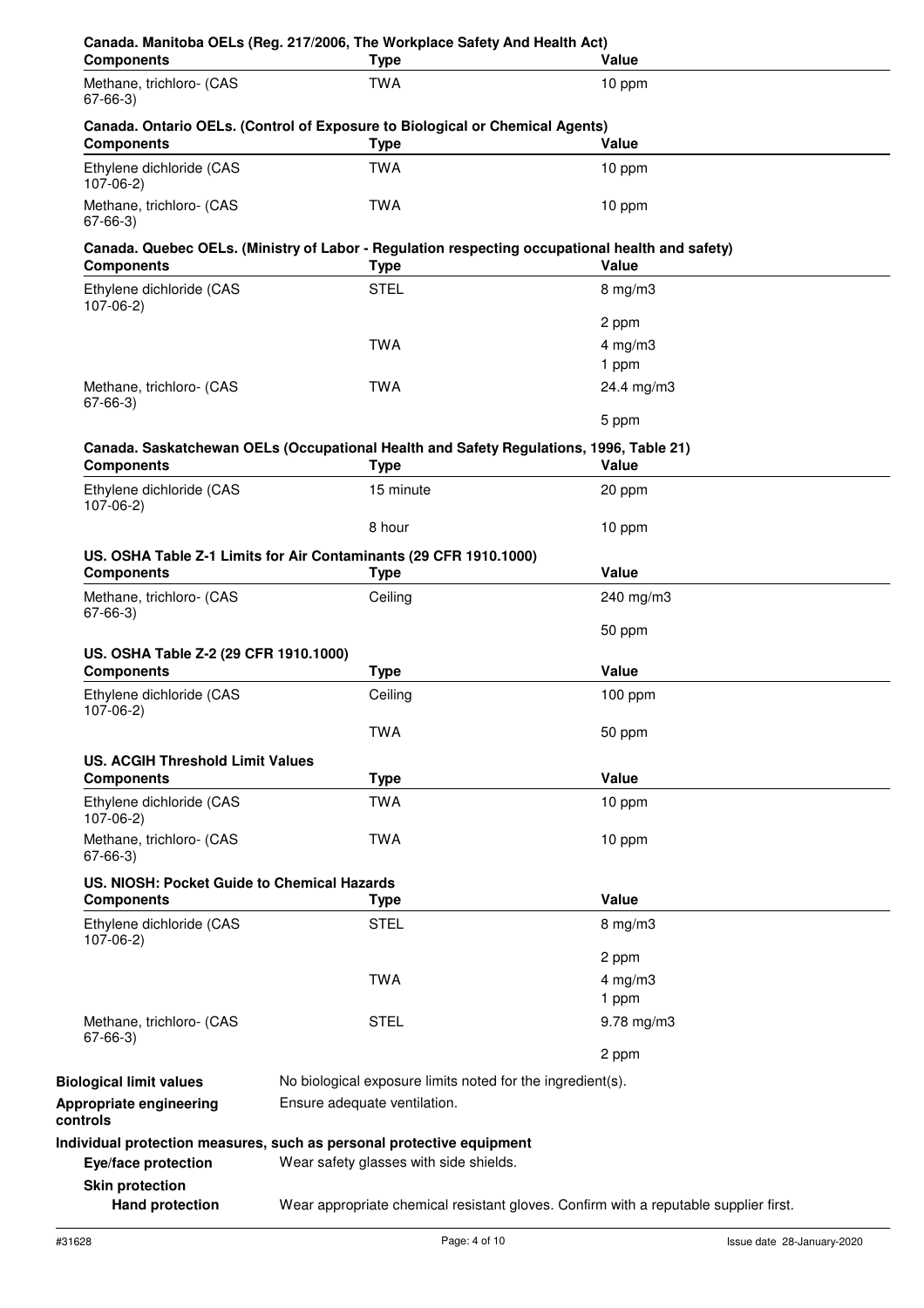| Other                             | As required by employer code.                                                                                                                                                                                                                                                                                                                             |  |
|-----------------------------------|-----------------------------------------------------------------------------------------------------------------------------------------------------------------------------------------------------------------------------------------------------------------------------------------------------------------------------------------------------------|--|
| <b>Respiratory protection</b>     | Where exposure guideline levels may be exceeded, use an approved NIOSH respirator.<br>Respirator should be selected by and used under the direction of a trained health and safety<br>professional following requirements found in OSHA's respirator standard (29 CFR 1910.134),<br>CAN/CSA-Z94.4 and ANSI's standard for respiratory protection (Z88.2). |  |
| <b>Thermal hazards</b>            | Not applicable.                                                                                                                                                                                                                                                                                                                                           |  |
| General hygiene<br>considerations | Handle in accordance with good industrial hygiene and safety practice. Wash hands before breaks<br>and immediately after handling the product. When using, do not eat, drink or smoke.                                                                                                                                                                    |  |
|                                   | 9. Physical and chemical properties                                                                                                                                                                                                                                                                                                                       |  |

| Appearance                                        | Transparent     |  |
|---------------------------------------------------|-----------------|--|
| <b>Physical state</b>                             | Liquid.         |  |
| <b>Form</b>                                       | Liquid.         |  |
| Color                                             | Not available.  |  |
| Odor                                              | Sweet           |  |
| <b>Odor threshold</b>                             | Not available.  |  |
| pH                                                | Not available.  |  |
| Melting point/freezing point                      | Not available.  |  |
| Initial boiling point and boiling<br>range        | Not available.  |  |
| Pour point                                        | Not available.  |  |
| <b>Specific gravity</b>                           | Not available.  |  |
| <b>Partition coefficient</b><br>(n-octanol/water) | Not available.  |  |
| <b>Flash point</b>                                | $48^{\circ}$ F  |  |
| <b>Evaporation rate</b>                           | Not available.  |  |
| Flammability (solid, gas)                         | Not applicable. |  |
| Upper/lower flammability or explosive limits      |                 |  |
| <b>Flammability limit - lower</b><br>(%)          | Not available.  |  |
| <b>Flammability limit - upper</b><br>(%)          | Not available.  |  |
| Explosive limit - lower (%)                       | Not available.  |  |
| Explosive limit - upper (%)                       | Not available.  |  |
| Vapor pressure                                    | Not available.  |  |
| Vapor density                                     | Not available.  |  |
| <b>Relative density</b>                           | Not available.  |  |
| Solubility(ies)                                   | Not available.  |  |
| <b>Auto-ignition temperature</b>                  | Not available.  |  |
| <b>Decomposition temperature</b>                  | Not available.  |  |
| <b>Viscosity</b>                                  | Not available.  |  |
| <b>Other information</b>                          |                 |  |
| <b>Explosive properties</b>                       | Not explosive.  |  |
| <b>Oxidizing properties</b>                       | Not oxidizing.  |  |
| 10. Stability and reactivity                      |                 |  |

| Reactivity                                   | This product may react with strong oxidizing agents.                                                                   |  |
|----------------------------------------------|------------------------------------------------------------------------------------------------------------------------|--|
| <b>Possibility of hazardous</b><br>reactions | Hazardous polymerization does not occur.                                                                               |  |
| <b>Chemical stability</b>                    | Material is stable under normal conditions.                                                                            |  |
| <b>Conditions to avoid</b>                   | Keep away from heat, hot surfaces, sparks, open flames and other ignition sources. Do not mix<br>with other chemicals. |  |
| Incompatible materials                       | Strong oxidizing agents.                                                                                               |  |
| <b>Hazardous decomposition</b><br>products   | May include and are not limited to: Oxides of carbon. Hydrogen chloride.                                               |  |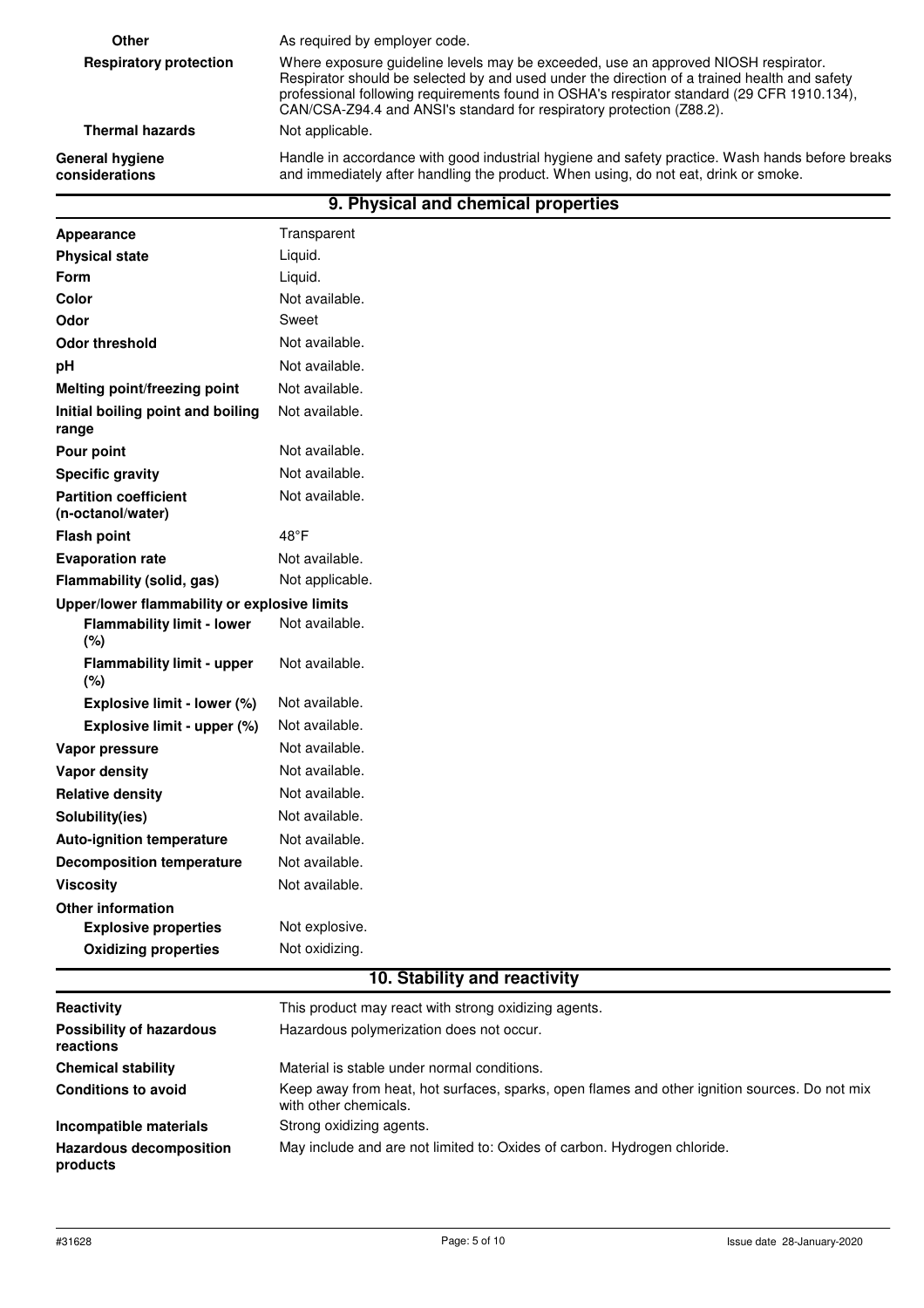# **11. Toxicological information**

| Routes of exposure                                                                 | Eye, Skin contact, Inhalation, Ingestion.                                                                                                                                                                                                    |  |
|------------------------------------------------------------------------------------|----------------------------------------------------------------------------------------------------------------------------------------------------------------------------------------------------------------------------------------------|--|
| Information on likely routes of exposure                                           |                                                                                                                                                                                                                                              |  |
| Ingestion                                                                          | Harmful if swallowed.                                                                                                                                                                                                                        |  |
| <b>Inhalation</b>                                                                  | Toxic if inhaled.                                                                                                                                                                                                                            |  |
| <b>Skin contact</b>                                                                | Causes skin irritation.                                                                                                                                                                                                                      |  |
| Eye contact                                                                        | Causes serious eve irritation.                                                                                                                                                                                                               |  |
| Symptoms related to the<br>physical, chemical and<br>toxicological characteristics | Causes serious eye irritation. Symptoms may include stinging, tearing, redness, swelling, and<br>blurred vision.<br>Skin irritation. May cause redness and pain.<br>May cause respiratory irritation. Headache. Dizziness. Nausea, vomiting. |  |

## **Information on toxicological effects**

| <b>Acute toxicity</b>                | Toxic if inhaled. Harmful if swallowed.<br><b>Species</b><br><b>Test Results</b> |                                        |  |
|--------------------------------------|----------------------------------------------------------------------------------|----------------------------------------|--|
| <b>Components</b>                    |                                                                                  |                                        |  |
| Ethylene dichloride (CAS 107-06-2)   |                                                                                  |                                        |  |
| Acute                                |                                                                                  |                                        |  |
| Dermal                               |                                                                                  |                                        |  |
| LD50                                 | Rabbit                                                                           | 4890 mg/kg, Sigma Aldrich              |  |
|                                      |                                                                                  | 2800 mg/kg, Thermo Fisher              |  |
| Inhalation                           |                                                                                  |                                        |  |
| LC50                                 | Rat                                                                              | 7758 mg/m <sup>3</sup> , 4 Hours, ECHA |  |
|                                      |                                                                                  | 3000 ppm, 165 Minutes, HSDB            |  |
|                                      |                                                                                  | 1886 ppm, 4 Hours, ECHA                |  |
|                                      |                                                                                  | 7.8 mg/L, Thermo Fisher                |  |
| Oral                                 |                                                                                  |                                        |  |
| LD50                                 | Mouse                                                                            | > 600 mg/kg, ECHA                      |  |
|                                      | Rabbit                                                                           | 670 mg/kg, HSDB                        |  |
|                                      | Rat                                                                              | 967 mg/kg, ECHA                        |  |
|                                      |                                                                                  | 770 mg/kg, Sigma Aldrich               |  |
| Methane, trichloro- (CAS 67-66-3)    |                                                                                  |                                        |  |
| Acute                                |                                                                                  |                                        |  |
| Dermal                               |                                                                                  |                                        |  |
| LD50                                 | Rat                                                                              | > 3980 mg/kg, 24 hr, Sigma Aldrich     |  |
| Inhalation                           |                                                                                  |                                        |  |
| LC50                                 | Rat                                                                              | 47702 mg/m3, HSDB                      |  |
| Oral                                 |                                                                                  |                                        |  |
| LD50                                 | Dog                                                                              | 2250 mg/kg, HSDB                       |  |
|                                      | Mouse                                                                            | 118 mg/kg, HSDB                        |  |
|                                      | Rabbit                                                                           | 9827 mg/kg, HSDB                       |  |
|                                      | Rat                                                                              | 2180 mg/kg, HSDB                       |  |
|                                      |                                                                                  | 1117 mg/kg, HSDB                       |  |
|                                      |                                                                                  | 908 mg/kg, HSDB                        |  |
|                                      |                                                                                  | 444 mg/kg, HSDB                        |  |
| <b>Skin corrosion/irritation</b>     | Causes skin irritation.                                                          |                                        |  |
| <b>Exposure minutes</b>              | Not available.                                                                   |                                        |  |
| Erythema value                       | Not available.                                                                   |                                        |  |
| Oedema value                         | Not available.                                                                   |                                        |  |
| Serious eye damage/eye<br>irritation | Causes serious eye irritation.                                                   |                                        |  |
| <b>Corneal opacity value</b>         | Not available.                                                                   |                                        |  |
| Iris lesion value                    | Not available.                                                                   |                                        |  |
| <b>Conjunctival reddening</b>        | Not available.                                                                   |                                        |  |

**value**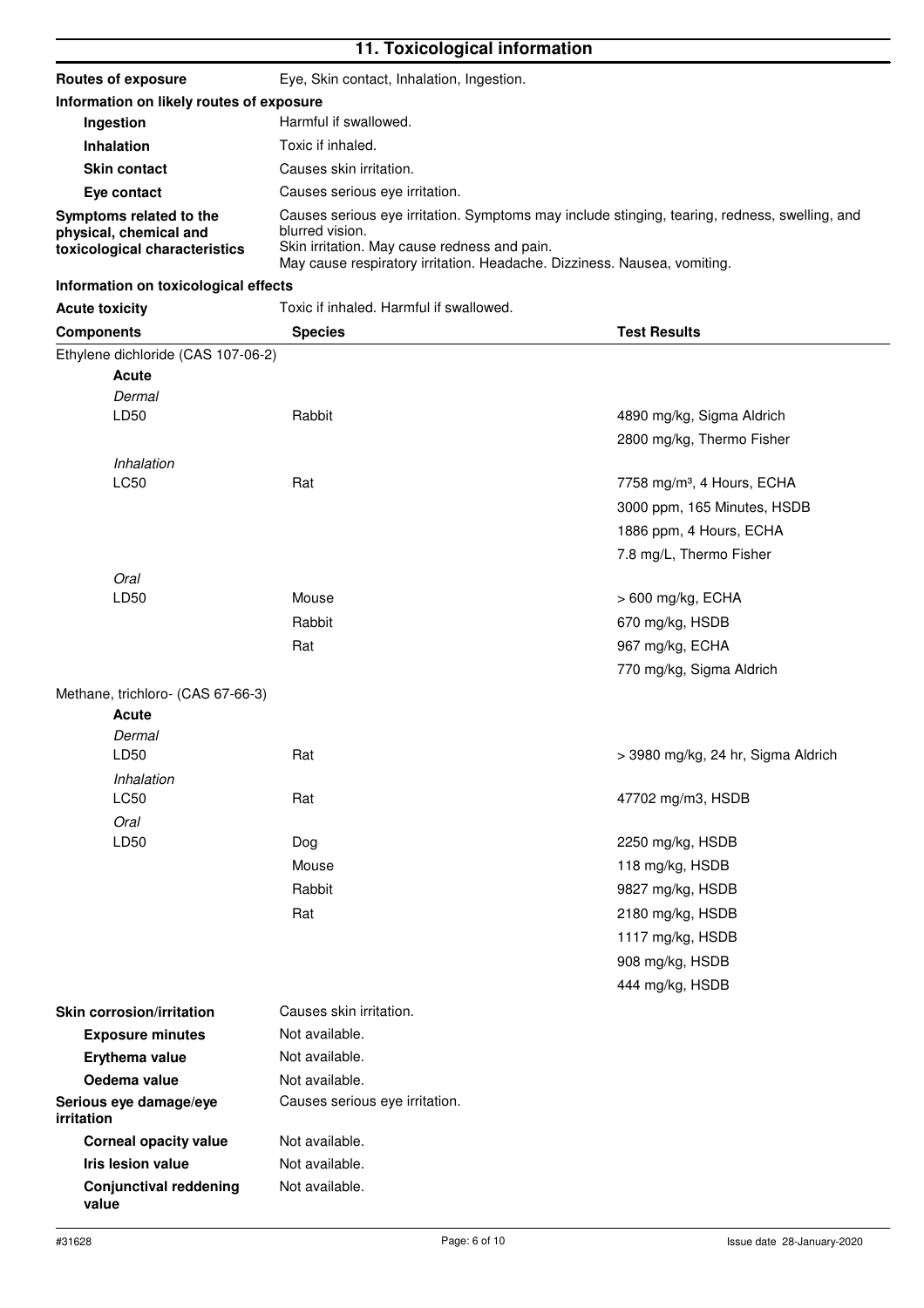| Conjunctival oedema value Not available.                                                                           |                                                                                                                     |                                                                                                      |  |
|--------------------------------------------------------------------------------------------------------------------|---------------------------------------------------------------------------------------------------------------------|------------------------------------------------------------------------------------------------------|--|
| <b>Recover days</b>                                                                                                | Not available.                                                                                                      |                                                                                                      |  |
| Respiratory or skin sensitization                                                                                  |                                                                                                                     |                                                                                                      |  |
| <b>Respiratory sensitization</b>                                                                                   | Not a respiratory sensitizer.                                                                                       |                                                                                                      |  |
| <b>Skin sensitization</b>                                                                                          | This product is not expected to cause skin sensitization.                                                           |                                                                                                      |  |
| <b>Mutagenicity</b>                                                                                                | No data available to indicate product or any components present at greater than 0.1% are<br>mutagenic or genotoxic. |                                                                                                      |  |
| Carcinogenicity                                                                                                    | See below.                                                                                                          |                                                                                                      |  |
| <b>ACGIH Carcinogens</b>                                                                                           |                                                                                                                     |                                                                                                      |  |
| Methane, trichloro- (CAS 67-66-3)                                                                                  |                                                                                                                     | A3 Confirmed animal carcinogen with unknown relevance to<br>humans.                                  |  |
|                                                                                                                    | California Proposition 65 - CRT: Listed date/Carcinogenic substance                                                 |                                                                                                      |  |
| Ethylene dichloride (CAS 107-06-2)<br>Methane, trichloro- (CAS 67-66-3)<br>Canada - Manitoba OELs: carcinogenicity |                                                                                                                     |                                                                                                      |  |
| Methane, trichloro- (CAS 67-66-3)                                                                                  |                                                                                                                     | Confirmed animal carcinogen with unknown relevance to humans.                                        |  |
| Canada - Quebec OELs: Carcinogen category                                                                          |                                                                                                                     |                                                                                                      |  |
| Ethylene dichloride (CAS 107-06-2)                                                                                 |                                                                                                                     | Suspected carcinogenic effect in humans.                                                             |  |
| Methane, trichloro- (CAS 67-66-3)                                                                                  |                                                                                                                     | Suspected carcinogenic effect in humans.                                                             |  |
| IARC Monographs. Overall Evaluation of Carcinogenicity<br>Ethylene dichloride (CAS 107-06-2)                       |                                                                                                                     |                                                                                                      |  |
|                                                                                                                    |                                                                                                                     | Volume 20, Supplement 7, Volume 71 - 2B Possibly carcinogenic<br>to humans.                          |  |
| Volume 73 - 2B Possibly carcinogenic to humans.<br>Methane, trichloro- (CAS 67-66-3)                               |                                                                                                                     |                                                                                                      |  |
|                                                                                                                    | OSHA Specifically Regulated Substances (29 CFR 1910.1001-1052)                                                      |                                                                                                      |  |
| Not listed.                                                                                                        |                                                                                                                     |                                                                                                      |  |
| US NTP Report on Carcinogens: Anticipated carcinogen                                                               |                                                                                                                     |                                                                                                      |  |
| Ethylene dichloride (CAS 107-06-2)<br>Methane, trichloro- (CAS 67-66-3)                                            |                                                                                                                     | Reasonably Anticipated to be a Human Carcinogen.<br>Reasonably Anticipated to be a Human Carcinogen. |  |
| <b>Reproductive toxicity</b>                                                                                       | Suspected of damaging fertility or the unborn child.                                                                |                                                                                                      |  |
| Not available.<br><b>Teratogenicity</b>                                                                            |                                                                                                                     |                                                                                                      |  |
| Specific target organ toxicity -<br>single exposure                                                                | May cause respiratory irritation.                                                                                   |                                                                                                      |  |
| Specific target organ toxicity -<br>repeated exposure                                                              | Causes damage to organs through prolonged or repeated exposure.                                                     |                                                                                                      |  |
| <b>Aspiration hazard</b>                                                                                           | Not an aspiration hazard.                                                                                           |                                                                                                      |  |
| <b>Chronic effects</b>                                                                                             | Causes damage to organs through prolonged or repeated exposure. Prolonged inhalation may be<br>harmful.             |                                                                                                      |  |

# **12. Ecological information**

| <b>Ecotoxicity</b>                                                | See below          |                                                                                                                                                                                            |                            |
|-------------------------------------------------------------------|--------------------|--------------------------------------------------------------------------------------------------------------------------------------------------------------------------------------------|----------------------------|
| Ecotoxicological data<br><b>Components</b>                        |                    | <b>Species</b>                                                                                                                                                                             | <b>Test Results</b>        |
| Ethylene dichloride (CAS 107-06-2)                                |                    |                                                                                                                                                                                            |                            |
| Crustacea                                                         | EC50               | Daphnia                                                                                                                                                                                    | 165 mg/L, 48 Hours         |
| <b>Aquatic</b>                                                    |                    |                                                                                                                                                                                            |                            |
| Crustacea                                                         | EC50               | Water flea (Daphnia magna)                                                                                                                                                                 | 140 - 190 mg/L, 48 hours   |
| Fish                                                              | <b>LC50</b>        | Fathead minnow (Pimephales promelas) 110 - 123 mg/L, 96 hours                                                                                                                              |                            |
| Methane, trichloro- (CAS 67-66-3)                                 |                    |                                                                                                                                                                                            |                            |
| Crustacea                                                         | EC50               | Daphnia                                                                                                                                                                                    | 29 mg/L, 48 Hours          |
| <b>Aquatic</b>                                                    |                    |                                                                                                                                                                                            |                            |
| Fish                                                              | <b>LC50</b>        | Bluegill (Lepomis macrochirus)                                                                                                                                                             | 13.3 - 20.8 mg/L, 96 hours |
| Persistence and degradability<br><b>Bioaccumulative potential</b> |                    | No data is available on the degradability of any ingredients in the mixture.                                                                                                               |                            |
| <b>Mobility in soil</b>                                           | No data available. |                                                                                                                                                                                            |                            |
| <b>Mobility in general</b>                                        | Not available.     |                                                                                                                                                                                            |                            |
| Other adverse effects                                             |                    | No other adverse environmental effects (e.g. ozone depletion, photochemical ozone creation<br>potential, endocrine disruption, global warming potential) are expected from this component. |                            |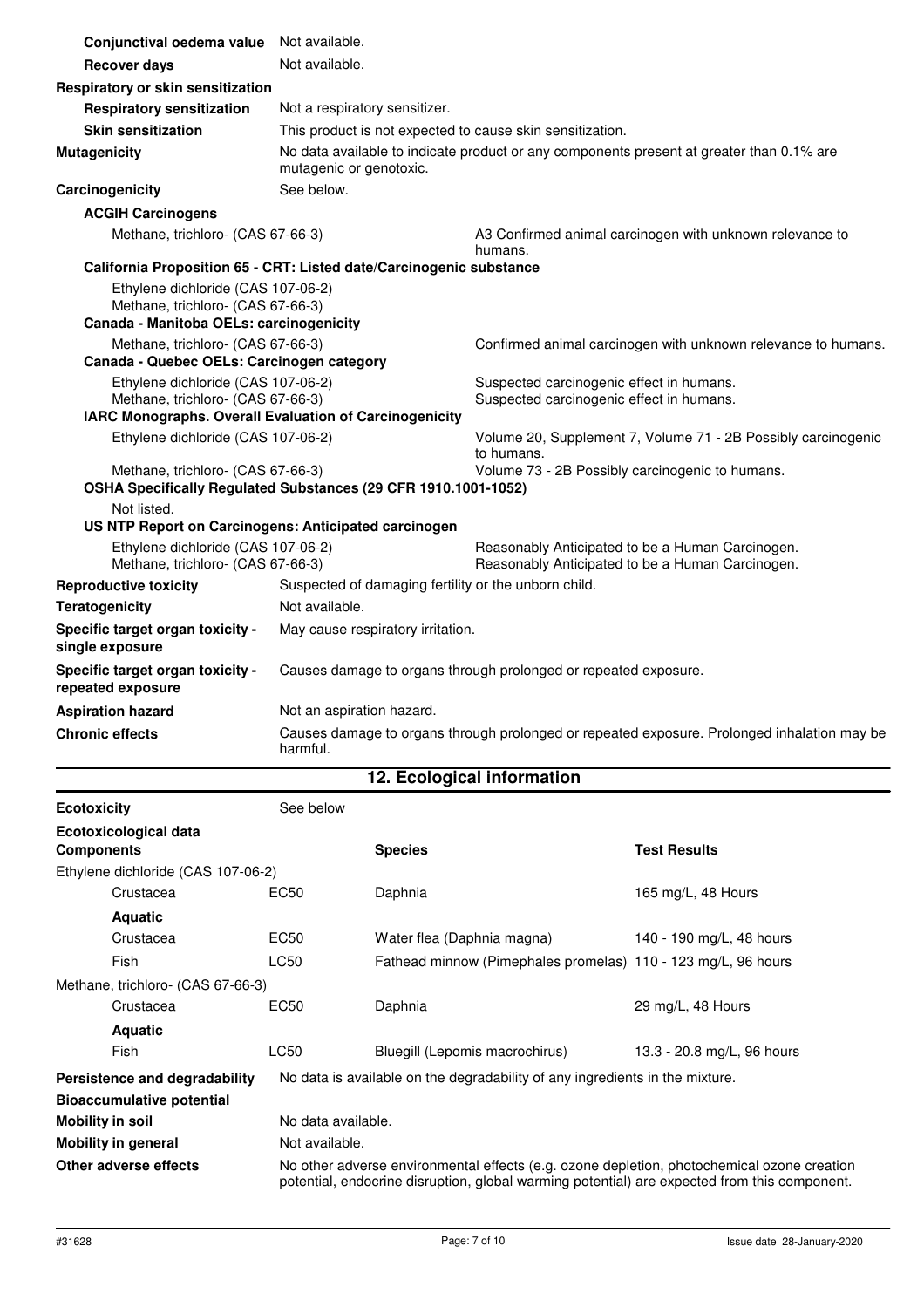| 13. Disposal considerations              |                                                                                                                                                                                                                  |  |
|------------------------------------------|------------------------------------------------------------------------------------------------------------------------------------------------------------------------------------------------------------------|--|
| <b>Disposal instructions</b>             | Dispose of contents/container in accordance with local/regional/national/international regulations.                                                                                                              |  |
| Local disposal regulations               | Dispose in accordance with all applicable regulations.                                                                                                                                                           |  |
| Hazardous waste code                     | The waste code should be assigned in discussion between the user, the producer and the waste<br>disposal company.                                                                                                |  |
| Waste from residues / unused<br>products | Empty containers or liners may retain some product residues. This material and its container must<br>be disposed of in a safe manner (see: Disposal instructions).                                               |  |
| <b>Contaminated packaging</b>            | Since emptied containers may retain product residue, follow label warnings even after container is<br>emptied. Empty containers should be taken to an approved waste handling site for recycling or<br>disposal. |  |
| 14. Transport information                |                                                                                                                                                                                                                  |  |

Classification Method: Classified as per Part 2, Sections 2.1 – 2.8 of the Transportation of Dangerous Goods Regulations. If applicable, the technical name and the classification of the product will appear below. **Transport of Dangerous Goods (TDG) Proof of Classification**

#### **U.S. Department of Transportation (DOT)**

| <b>Basic shipping requirements:</b>                     |                                  |
|---------------------------------------------------------|----------------------------------|
| <b>UN number</b>                                        | UN1992                           |
| Proper shipping name                                    | Flammable liquids, toxic, n.o.s. |
| <b>Technical name</b>                                   | Ethylene dichloride              |
| <b>Hazard class</b>                                     | 3                                |
| <b>Subsidiary hazard class</b>                          | 6.1                              |
| Packing group                                           | Ш                                |
| <b>Marine pollutant</b>                                 | Yes                              |
| <b>Special provisions</b>                               | IB2, T7, TP2, TP13               |
| <b>Packaging exceptions</b>                             | <b>Limited Quantity 1L</b>       |
| <b>Transportation of Dangerous Goods (TDG - Canada)</b> |                                  |

### **Basic shipping requirements:**

| <b>UN number</b>               | UN1992                          |
|--------------------------------|---------------------------------|
| Proper shipping name           | FLAMMABLE LIQUID, TOXIC, N.O.S. |
| <b>Technical name</b>          | Ethylene dichloride             |
| <b>Hazard class</b>            | 3                               |
| <b>Subsidiary hazard class</b> | 6.1                             |
| Packing group                  | Ш                               |
| <b>Special provisions</b>      | 16                              |
| <b>Packaging exceptions</b>    | Limited Quantity 1L             |
|                                |                                 |

#### **DOT**

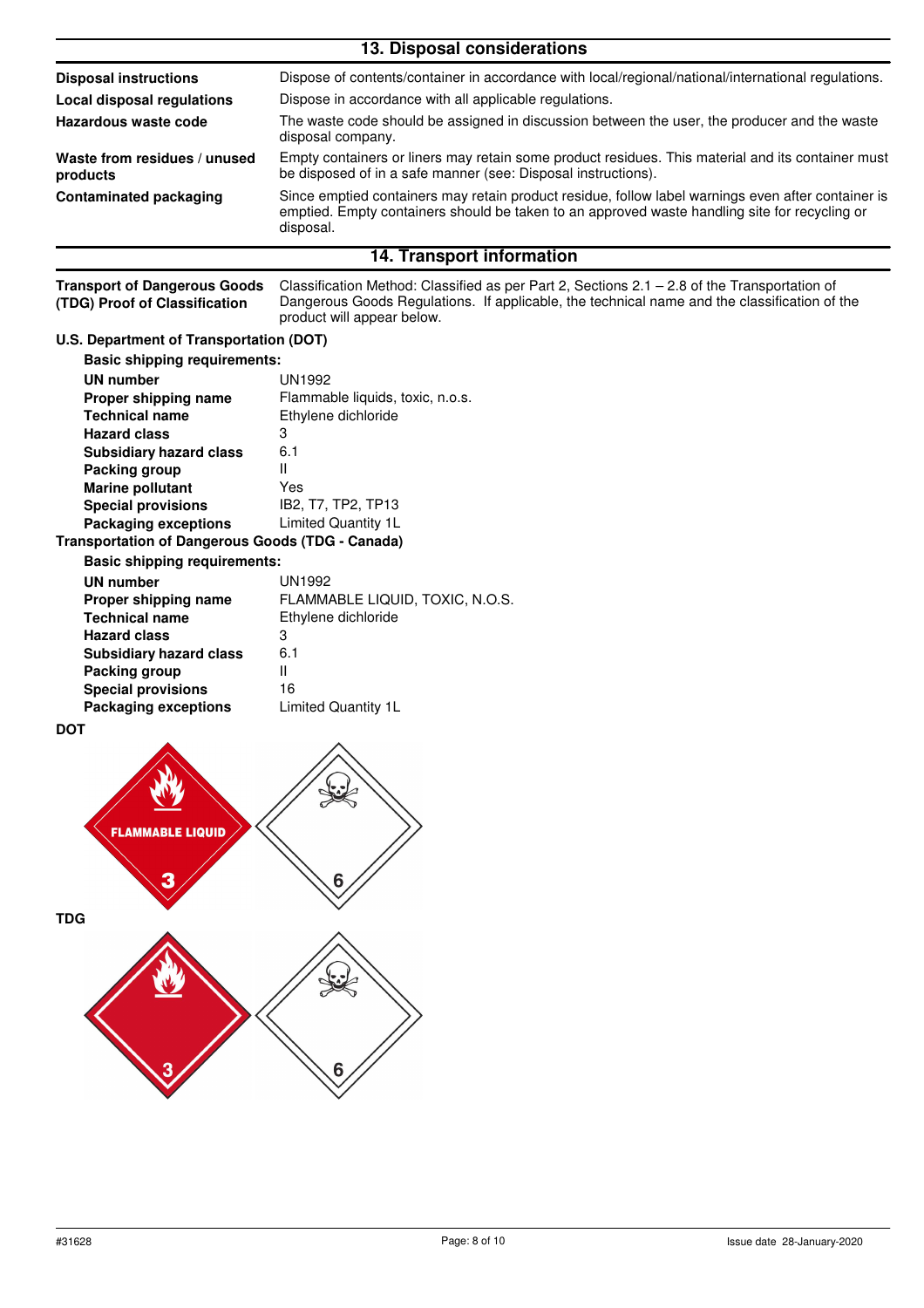| Exempt- consumer product This product is not subject to the Hazardous Products Act (HPA) Part II<br>(Hazardous Products) as per paragraph 12(j); Schedule 1 (Non-Application of Part II). This<br>restriction states that Part II does not apply in respect of the sale or importation of anything listed<br>in Schedule 1 which includes any cosmetic, device, drug or food, as defined in section 2 of the<br>Food and Drugs Act, or any consumer product as defined in section 2 of the Canada Consumer<br>Product Safety Act.<br>Canada CEPA Schedule I: Listed substance<br>Ethylene dichloride (CAS 107-06-2)<br>Listed.<br>Canada NPRI VOCs with Additional Reporting Requirements: Mass reporting threshold/Identification Number<br>1 TONNES<br>Ethylene dichloride (CAS 107-06-2)<br>Canada Priority Substances List (Second List): Listed substance<br>Methane, trichloro- (CAS 67-66-3)<br>Listed.<br>Export Control List (CEPA 1999, Schedule 3)<br>Ethylene dichloride (CAS 107-06-2)<br>Substance subject to notification or consent.<br><b>Greenhouse Gases</b><br>Not listed.<br><b>Precursor Control Regulations</b><br>Not regulated.<br><b>WHMIS 2015 Exemptions</b><br>Exempt<br><b>US federal regulations</b><br>This product is not regulated under OSHA Hazard Communication Standard (HCS) 29 CFR<br>1910.1200 as per exemption (b)(5)(v) & (b)(6)(ix).<br>TSCA Section 12(b) Export Notification (40 CFR 707, Subpt. D)<br>Ethylene dichloride (CAS 107-06-2)<br>0.1 % One-Time Export Notification only.<br><b>CERCLA Hazardous Substance List (40 CFR 302.4)</b><br>Ethylene dichloride (CAS 107-06-2)<br>Listed.<br>Methane, trichloro- (CAS 67-66-3)<br>Listed.<br><b>SARA 304 Emergency release notification</b><br>Methane, trichloro- (CAS 67-66-3)<br><b>10 LBS</b><br>OSHA Specifically Regulated Substances (29 CFR 1910.1001-1052)<br>Not listed.<br>Superfund Amendments and Reauthorization Act of 1986 (SARA)<br>No<br><b>SARA 302 Extremely</b><br>hazardous substance<br>SARA 311/312 Hazardous<br>Yes<br>chemical<br><b>Classified hazard</b><br>Flammable (gases, aerosols, liquids, or solids)<br>Acute toxicity (any route of exposure)<br>categories<br>Skin corrosion or irritation<br>Serious eye damage or eye irritation<br>Carcinogenicity<br>Reproductive toxicity<br>Specific target organ toxicity (single or repeated exposure)<br>SARA 313 (TRI reporting)<br><b>CAS number</b><br><b>Chemical name</b><br>% by wt.<br>$10 - 30*$<br>Ethylene dichloride<br>107-06-2<br>60 - 80 $*$<br>67-66-3<br>Methane, trichloro-<br>Clean Air Act (CAA) Section 112 Hazardous Air Pollutants (HAPs) List<br>Ethylene dichloride (CAS 107-06-2)<br>Methane, trichloro- (CAS 67-66-3)<br>Clean Air Act (CAA) Section 112(r) Accidental Release Prevention (40 CFR 68.130)<br>Methane, trichloro- (CAS 67-66-3)<br>See below<br><b>US state regulations</b><br>US - California Hazardous Substances (Director's): Listed substance<br>Ethylene dichloride (CAS 107-06-2)<br>Listed.<br>Methane, trichloro- (CAS 67-66-3)<br>Listed.<br>US - Illinois Chemical Safety Act: Listed substance<br>Ethylene dichloride (CAS 107-06-2)<br>Methane, trichloro- (CAS 67-66-3)<br>US - Louisiana Spill Reporting: Listed substance<br>Ethylene dichloride (CAS 107-06-2)<br>Listed. |                                     | 15. Regulatory information |  |
|-----------------------------------------------------------------------------------------------------------------------------------------------------------------------------------------------------------------------------------------------------------------------------------------------------------------------------------------------------------------------------------------------------------------------------------------------------------------------------------------------------------------------------------------------------------------------------------------------------------------------------------------------------------------------------------------------------------------------------------------------------------------------------------------------------------------------------------------------------------------------------------------------------------------------------------------------------------------------------------------------------------------------------------------------------------------------------------------------------------------------------------------------------------------------------------------------------------------------------------------------------------------------------------------------------------------------------------------------------------------------------------------------------------------------------------------------------------------------------------------------------------------------------------------------------------------------------------------------------------------------------------------------------------------------------------------------------------------------------------------------------------------------------------------------------------------------------------------------------------------------------------------------------------------------------------------------------------------------------------------------------------------------------------------------------------------------------------------------------------------------------------------------------------------------------------------------------------------------------------------------------------------------------------------------------------------------------------------------------------------------------------------------------------------------------------------------------------------------------------------------------------------------------------------------------------------------------------------------------------------------------------------------------------------------------------------------------------------------------------------------------------------------------------------------------------------------------------------------------------------------------------------------------------------------------------------------------------------------------------------------------------------------------------------------------------------------------------------------------------------------------------------------------------------------------------------------------------------------------------------------------------------------------------------------------------------------|-------------------------------------|----------------------------|--|
|                                                                                                                                                                                                                                                                                                                                                                                                                                                                                                                                                                                                                                                                                                                                                                                                                                                                                                                                                                                                                                                                                                                                                                                                                                                                                                                                                                                                                                                                                                                                                                                                                                                                                                                                                                                                                                                                                                                                                                                                                                                                                                                                                                                                                                                                                                                                                                                                                                                                                                                                                                                                                                                                                                                                                                                                                                                                                                                                                                                                                                                                                                                                                                                                                                                                                                                       | <b>Canadian federal regulations</b> |                            |  |
|                                                                                                                                                                                                                                                                                                                                                                                                                                                                                                                                                                                                                                                                                                                                                                                                                                                                                                                                                                                                                                                                                                                                                                                                                                                                                                                                                                                                                                                                                                                                                                                                                                                                                                                                                                                                                                                                                                                                                                                                                                                                                                                                                                                                                                                                                                                                                                                                                                                                                                                                                                                                                                                                                                                                                                                                                                                                                                                                                                                                                                                                                                                                                                                                                                                                                                                       |                                     |                            |  |
|                                                                                                                                                                                                                                                                                                                                                                                                                                                                                                                                                                                                                                                                                                                                                                                                                                                                                                                                                                                                                                                                                                                                                                                                                                                                                                                                                                                                                                                                                                                                                                                                                                                                                                                                                                                                                                                                                                                                                                                                                                                                                                                                                                                                                                                                                                                                                                                                                                                                                                                                                                                                                                                                                                                                                                                                                                                                                                                                                                                                                                                                                                                                                                                                                                                                                                                       |                                     |                            |  |
|                                                                                                                                                                                                                                                                                                                                                                                                                                                                                                                                                                                                                                                                                                                                                                                                                                                                                                                                                                                                                                                                                                                                                                                                                                                                                                                                                                                                                                                                                                                                                                                                                                                                                                                                                                                                                                                                                                                                                                                                                                                                                                                                                                                                                                                                                                                                                                                                                                                                                                                                                                                                                                                                                                                                                                                                                                                                                                                                                                                                                                                                                                                                                                                                                                                                                                                       |                                     |                            |  |
|                                                                                                                                                                                                                                                                                                                                                                                                                                                                                                                                                                                                                                                                                                                                                                                                                                                                                                                                                                                                                                                                                                                                                                                                                                                                                                                                                                                                                                                                                                                                                                                                                                                                                                                                                                                                                                                                                                                                                                                                                                                                                                                                                                                                                                                                                                                                                                                                                                                                                                                                                                                                                                                                                                                                                                                                                                                                                                                                                                                                                                                                                                                                                                                                                                                                                                                       |                                     |                            |  |
|                                                                                                                                                                                                                                                                                                                                                                                                                                                                                                                                                                                                                                                                                                                                                                                                                                                                                                                                                                                                                                                                                                                                                                                                                                                                                                                                                                                                                                                                                                                                                                                                                                                                                                                                                                                                                                                                                                                                                                                                                                                                                                                                                                                                                                                                                                                                                                                                                                                                                                                                                                                                                                                                                                                                                                                                                                                                                                                                                                                                                                                                                                                                                                                                                                                                                                                       |                                     |                            |  |
|                                                                                                                                                                                                                                                                                                                                                                                                                                                                                                                                                                                                                                                                                                                                                                                                                                                                                                                                                                                                                                                                                                                                                                                                                                                                                                                                                                                                                                                                                                                                                                                                                                                                                                                                                                                                                                                                                                                                                                                                                                                                                                                                                                                                                                                                                                                                                                                                                                                                                                                                                                                                                                                                                                                                                                                                                                                                                                                                                                                                                                                                                                                                                                                                                                                                                                                       |                                     |                            |  |
|                                                                                                                                                                                                                                                                                                                                                                                                                                                                                                                                                                                                                                                                                                                                                                                                                                                                                                                                                                                                                                                                                                                                                                                                                                                                                                                                                                                                                                                                                                                                                                                                                                                                                                                                                                                                                                                                                                                                                                                                                                                                                                                                                                                                                                                                                                                                                                                                                                                                                                                                                                                                                                                                                                                                                                                                                                                                                                                                                                                                                                                                                                                                                                                                                                                                                                                       |                                     |                            |  |
|                                                                                                                                                                                                                                                                                                                                                                                                                                                                                                                                                                                                                                                                                                                                                                                                                                                                                                                                                                                                                                                                                                                                                                                                                                                                                                                                                                                                                                                                                                                                                                                                                                                                                                                                                                                                                                                                                                                                                                                                                                                                                                                                                                                                                                                                                                                                                                                                                                                                                                                                                                                                                                                                                                                                                                                                                                                                                                                                                                                                                                                                                                                                                                                                                                                                                                                       |                                     |                            |  |
|                                                                                                                                                                                                                                                                                                                                                                                                                                                                                                                                                                                                                                                                                                                                                                                                                                                                                                                                                                                                                                                                                                                                                                                                                                                                                                                                                                                                                                                                                                                                                                                                                                                                                                                                                                                                                                                                                                                                                                                                                                                                                                                                                                                                                                                                                                                                                                                                                                                                                                                                                                                                                                                                                                                                                                                                                                                                                                                                                                                                                                                                                                                                                                                                                                                                                                                       |                                     |                            |  |
|                                                                                                                                                                                                                                                                                                                                                                                                                                                                                                                                                                                                                                                                                                                                                                                                                                                                                                                                                                                                                                                                                                                                                                                                                                                                                                                                                                                                                                                                                                                                                                                                                                                                                                                                                                                                                                                                                                                                                                                                                                                                                                                                                                                                                                                                                                                                                                                                                                                                                                                                                                                                                                                                                                                                                                                                                                                                                                                                                                                                                                                                                                                                                                                                                                                                                                                       |                                     |                            |  |
|                                                                                                                                                                                                                                                                                                                                                                                                                                                                                                                                                                                                                                                                                                                                                                                                                                                                                                                                                                                                                                                                                                                                                                                                                                                                                                                                                                                                                                                                                                                                                                                                                                                                                                                                                                                                                                                                                                                                                                                                                                                                                                                                                                                                                                                                                                                                                                                                                                                                                                                                                                                                                                                                                                                                                                                                                                                                                                                                                                                                                                                                                                                                                                                                                                                                                                                       |                                     |                            |  |
|                                                                                                                                                                                                                                                                                                                                                                                                                                                                                                                                                                                                                                                                                                                                                                                                                                                                                                                                                                                                                                                                                                                                                                                                                                                                                                                                                                                                                                                                                                                                                                                                                                                                                                                                                                                                                                                                                                                                                                                                                                                                                                                                                                                                                                                                                                                                                                                                                                                                                                                                                                                                                                                                                                                                                                                                                                                                                                                                                                                                                                                                                                                                                                                                                                                                                                                       |                                     |                            |  |
|                                                                                                                                                                                                                                                                                                                                                                                                                                                                                                                                                                                                                                                                                                                                                                                                                                                                                                                                                                                                                                                                                                                                                                                                                                                                                                                                                                                                                                                                                                                                                                                                                                                                                                                                                                                                                                                                                                                                                                                                                                                                                                                                                                                                                                                                                                                                                                                                                                                                                                                                                                                                                                                                                                                                                                                                                                                                                                                                                                                                                                                                                                                                                                                                                                                                                                                       |                                     |                            |  |
|                                                                                                                                                                                                                                                                                                                                                                                                                                                                                                                                                                                                                                                                                                                                                                                                                                                                                                                                                                                                                                                                                                                                                                                                                                                                                                                                                                                                                                                                                                                                                                                                                                                                                                                                                                                                                                                                                                                                                                                                                                                                                                                                                                                                                                                                                                                                                                                                                                                                                                                                                                                                                                                                                                                                                                                                                                                                                                                                                                                                                                                                                                                                                                                                                                                                                                                       |                                     |                            |  |
|                                                                                                                                                                                                                                                                                                                                                                                                                                                                                                                                                                                                                                                                                                                                                                                                                                                                                                                                                                                                                                                                                                                                                                                                                                                                                                                                                                                                                                                                                                                                                                                                                                                                                                                                                                                                                                                                                                                                                                                                                                                                                                                                                                                                                                                                                                                                                                                                                                                                                                                                                                                                                                                                                                                                                                                                                                                                                                                                                                                                                                                                                                                                                                                                                                                                                                                       |                                     |                            |  |
|                                                                                                                                                                                                                                                                                                                                                                                                                                                                                                                                                                                                                                                                                                                                                                                                                                                                                                                                                                                                                                                                                                                                                                                                                                                                                                                                                                                                                                                                                                                                                                                                                                                                                                                                                                                                                                                                                                                                                                                                                                                                                                                                                                                                                                                                                                                                                                                                                                                                                                                                                                                                                                                                                                                                                                                                                                                                                                                                                                                                                                                                                                                                                                                                                                                                                                                       |                                     |                            |  |
|                                                                                                                                                                                                                                                                                                                                                                                                                                                                                                                                                                                                                                                                                                                                                                                                                                                                                                                                                                                                                                                                                                                                                                                                                                                                                                                                                                                                                                                                                                                                                                                                                                                                                                                                                                                                                                                                                                                                                                                                                                                                                                                                                                                                                                                                                                                                                                                                                                                                                                                                                                                                                                                                                                                                                                                                                                                                                                                                                                                                                                                                                                                                                                                                                                                                                                                       |                                     |                            |  |
|                                                                                                                                                                                                                                                                                                                                                                                                                                                                                                                                                                                                                                                                                                                                                                                                                                                                                                                                                                                                                                                                                                                                                                                                                                                                                                                                                                                                                                                                                                                                                                                                                                                                                                                                                                                                                                                                                                                                                                                                                                                                                                                                                                                                                                                                                                                                                                                                                                                                                                                                                                                                                                                                                                                                                                                                                                                                                                                                                                                                                                                                                                                                                                                                                                                                                                                       |                                     |                            |  |
|                                                                                                                                                                                                                                                                                                                                                                                                                                                                                                                                                                                                                                                                                                                                                                                                                                                                                                                                                                                                                                                                                                                                                                                                                                                                                                                                                                                                                                                                                                                                                                                                                                                                                                                                                                                                                                                                                                                                                                                                                                                                                                                                                                                                                                                                                                                                                                                                                                                                                                                                                                                                                                                                                                                                                                                                                                                                                                                                                                                                                                                                                                                                                                                                                                                                                                                       |                                     |                            |  |
|                                                                                                                                                                                                                                                                                                                                                                                                                                                                                                                                                                                                                                                                                                                                                                                                                                                                                                                                                                                                                                                                                                                                                                                                                                                                                                                                                                                                                                                                                                                                                                                                                                                                                                                                                                                                                                                                                                                                                                                                                                                                                                                                                                                                                                                                                                                                                                                                                                                                                                                                                                                                                                                                                                                                                                                                                                                                                                                                                                                                                                                                                                                                                                                                                                                                                                                       |                                     |                            |  |
|                                                                                                                                                                                                                                                                                                                                                                                                                                                                                                                                                                                                                                                                                                                                                                                                                                                                                                                                                                                                                                                                                                                                                                                                                                                                                                                                                                                                                                                                                                                                                                                                                                                                                                                                                                                                                                                                                                                                                                                                                                                                                                                                                                                                                                                                                                                                                                                                                                                                                                                                                                                                                                                                                                                                                                                                                                                                                                                                                                                                                                                                                                                                                                                                                                                                                                                       |                                     |                            |  |
|                                                                                                                                                                                                                                                                                                                                                                                                                                                                                                                                                                                                                                                                                                                                                                                                                                                                                                                                                                                                                                                                                                                                                                                                                                                                                                                                                                                                                                                                                                                                                                                                                                                                                                                                                                                                                                                                                                                                                                                                                                                                                                                                                                                                                                                                                                                                                                                                                                                                                                                                                                                                                                                                                                                                                                                                                                                                                                                                                                                                                                                                                                                                                                                                                                                                                                                       |                                     |                            |  |
|                                                                                                                                                                                                                                                                                                                                                                                                                                                                                                                                                                                                                                                                                                                                                                                                                                                                                                                                                                                                                                                                                                                                                                                                                                                                                                                                                                                                                                                                                                                                                                                                                                                                                                                                                                                                                                                                                                                                                                                                                                                                                                                                                                                                                                                                                                                                                                                                                                                                                                                                                                                                                                                                                                                                                                                                                                                                                                                                                                                                                                                                                                                                                                                                                                                                                                                       |                                     |                            |  |
|                                                                                                                                                                                                                                                                                                                                                                                                                                                                                                                                                                                                                                                                                                                                                                                                                                                                                                                                                                                                                                                                                                                                                                                                                                                                                                                                                                                                                                                                                                                                                                                                                                                                                                                                                                                                                                                                                                                                                                                                                                                                                                                                                                                                                                                                                                                                                                                                                                                                                                                                                                                                                                                                                                                                                                                                                                                                                                                                                                                                                                                                                                                                                                                                                                                                                                                       |                                     |                            |  |
|                                                                                                                                                                                                                                                                                                                                                                                                                                                                                                                                                                                                                                                                                                                                                                                                                                                                                                                                                                                                                                                                                                                                                                                                                                                                                                                                                                                                                                                                                                                                                                                                                                                                                                                                                                                                                                                                                                                                                                                                                                                                                                                                                                                                                                                                                                                                                                                                                                                                                                                                                                                                                                                                                                                                                                                                                                                                                                                                                                                                                                                                                                                                                                                                                                                                                                                       | Other federal regulations           |                            |  |
|                                                                                                                                                                                                                                                                                                                                                                                                                                                                                                                                                                                                                                                                                                                                                                                                                                                                                                                                                                                                                                                                                                                                                                                                                                                                                                                                                                                                                                                                                                                                                                                                                                                                                                                                                                                                                                                                                                                                                                                                                                                                                                                                                                                                                                                                                                                                                                                                                                                                                                                                                                                                                                                                                                                                                                                                                                                                                                                                                                                                                                                                                                                                                                                                                                                                                                                       |                                     |                            |  |
|                                                                                                                                                                                                                                                                                                                                                                                                                                                                                                                                                                                                                                                                                                                                                                                                                                                                                                                                                                                                                                                                                                                                                                                                                                                                                                                                                                                                                                                                                                                                                                                                                                                                                                                                                                                                                                                                                                                                                                                                                                                                                                                                                                                                                                                                                                                                                                                                                                                                                                                                                                                                                                                                                                                                                                                                                                                                                                                                                                                                                                                                                                                                                                                                                                                                                                                       |                                     |                            |  |
|                                                                                                                                                                                                                                                                                                                                                                                                                                                                                                                                                                                                                                                                                                                                                                                                                                                                                                                                                                                                                                                                                                                                                                                                                                                                                                                                                                                                                                                                                                                                                                                                                                                                                                                                                                                                                                                                                                                                                                                                                                                                                                                                                                                                                                                                                                                                                                                                                                                                                                                                                                                                                                                                                                                                                                                                                                                                                                                                                                                                                                                                                                                                                                                                                                                                                                                       |                                     |                            |  |
|                                                                                                                                                                                                                                                                                                                                                                                                                                                                                                                                                                                                                                                                                                                                                                                                                                                                                                                                                                                                                                                                                                                                                                                                                                                                                                                                                                                                                                                                                                                                                                                                                                                                                                                                                                                                                                                                                                                                                                                                                                                                                                                                                                                                                                                                                                                                                                                                                                                                                                                                                                                                                                                                                                                                                                                                                                                                                                                                                                                                                                                                                                                                                                                                                                                                                                                       |                                     |                            |  |
|                                                                                                                                                                                                                                                                                                                                                                                                                                                                                                                                                                                                                                                                                                                                                                                                                                                                                                                                                                                                                                                                                                                                                                                                                                                                                                                                                                                                                                                                                                                                                                                                                                                                                                                                                                                                                                                                                                                                                                                                                                                                                                                                                                                                                                                                                                                                                                                                                                                                                                                                                                                                                                                                                                                                                                                                                                                                                                                                                                                                                                                                                                                                                                                                                                                                                                                       |                                     |                            |  |
|                                                                                                                                                                                                                                                                                                                                                                                                                                                                                                                                                                                                                                                                                                                                                                                                                                                                                                                                                                                                                                                                                                                                                                                                                                                                                                                                                                                                                                                                                                                                                                                                                                                                                                                                                                                                                                                                                                                                                                                                                                                                                                                                                                                                                                                                                                                                                                                                                                                                                                                                                                                                                                                                                                                                                                                                                                                                                                                                                                                                                                                                                                                                                                                                                                                                                                                       |                                     |                            |  |
|                                                                                                                                                                                                                                                                                                                                                                                                                                                                                                                                                                                                                                                                                                                                                                                                                                                                                                                                                                                                                                                                                                                                                                                                                                                                                                                                                                                                                                                                                                                                                                                                                                                                                                                                                                                                                                                                                                                                                                                                                                                                                                                                                                                                                                                                                                                                                                                                                                                                                                                                                                                                                                                                                                                                                                                                                                                                                                                                                                                                                                                                                                                                                                                                                                                                                                                       |                                     |                            |  |
|                                                                                                                                                                                                                                                                                                                                                                                                                                                                                                                                                                                                                                                                                                                                                                                                                                                                                                                                                                                                                                                                                                                                                                                                                                                                                                                                                                                                                                                                                                                                                                                                                                                                                                                                                                                                                                                                                                                                                                                                                                                                                                                                                                                                                                                                                                                                                                                                                                                                                                                                                                                                                                                                                                                                                                                                                                                                                                                                                                                                                                                                                                                                                                                                                                                                                                                       |                                     |                            |  |
|                                                                                                                                                                                                                                                                                                                                                                                                                                                                                                                                                                                                                                                                                                                                                                                                                                                                                                                                                                                                                                                                                                                                                                                                                                                                                                                                                                                                                                                                                                                                                                                                                                                                                                                                                                                                                                                                                                                                                                                                                                                                                                                                                                                                                                                                                                                                                                                                                                                                                                                                                                                                                                                                                                                                                                                                                                                                                                                                                                                                                                                                                                                                                                                                                                                                                                                       |                                     |                            |  |
|                                                                                                                                                                                                                                                                                                                                                                                                                                                                                                                                                                                                                                                                                                                                                                                                                                                                                                                                                                                                                                                                                                                                                                                                                                                                                                                                                                                                                                                                                                                                                                                                                                                                                                                                                                                                                                                                                                                                                                                                                                                                                                                                                                                                                                                                                                                                                                                                                                                                                                                                                                                                                                                                                                                                                                                                                                                                                                                                                                                                                                                                                                                                                                                                                                                                                                                       |                                     |                            |  |